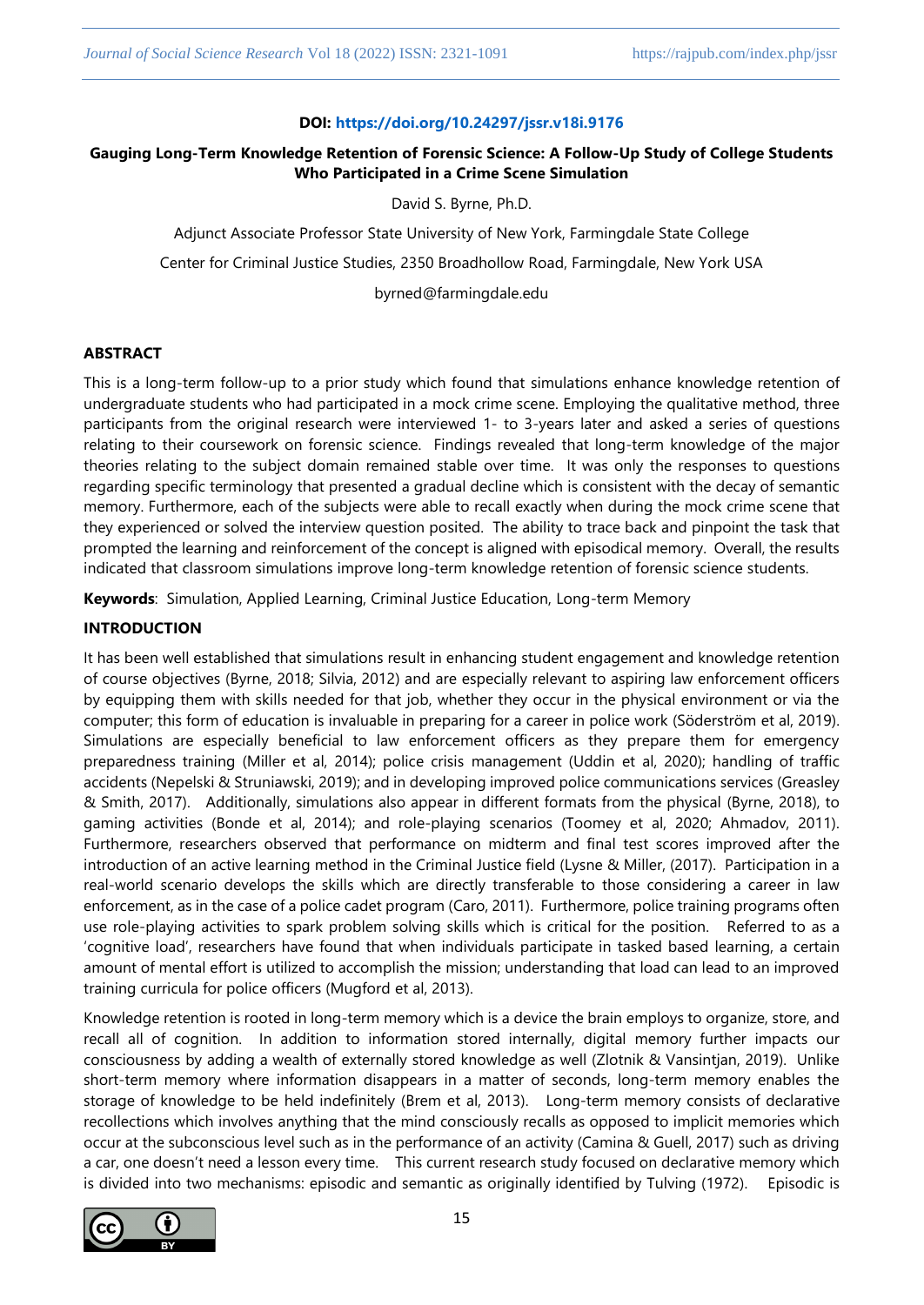created after a specific life event where the brain stores information based on the time and place of the activity which had some personal significance (Brown et al, 2016) and unlike semantic memory which consists of common knowledge such as names of places, facts, and terminology that is often memorized. The underlying difference between the two mechanisms is that episodic memory can be traced back to a source or event, while semantic is more wide-ranging in its origin (Brem et al, 2013). Although separate and distinct, the two mechanisms, episodic and semantic, often work in tandem to support storage of long-term information (Duff, 2020) and is sometimes referred to as a "scenario construction" (Mahr & Csibra, 2018: 3). Here the two continuously combine and augment trace memory into storage for later recall but is dependent on the role or reason for its retrieval. In a scenario construction, episodic and semantic are not mutually exclusive, by linking each together knowledge retention is strengthened.

Long-term knowledge relies on a cataloging system which organizes and classifies memories (Klein, 2014; Michaelian, 2016) where it tags the information collected through encoding which in essence provides labels to properly store and recall the data. Depending on several different influences, (i.e.: emotional, spatial, temporal, and general awareness), the longevity of the memory is reinforced with the encoding process (Brem et al, 2013). Encoding is constantly evolving and building upon information, reflections, and perceptions all for the purpose of retention and retrieval (Meena & Kumari, 2018). To further enable recall of information, the amount of attention given to the experience or mindfulness bolsters the retrievability. Paying attention to the stimuli often results in a sharper and deeper memory (Brown, et al, 2016).

Sometimes however, individuals forget things or remember something incorrectly which can result in storage decay, and like a computer, memory is not infinite. Although human memory is an amazing system, it also is an imperfect one. Information declines or disappears due to limited storage space requirements, but also because of the inability to recreate every detail from the original source (Meena & Kumari 2018). Encoding does help storage which assists the mind to remember, but not everything which impacts knowledge retention is saved. The more traces of memory added to the storage aids the duration and stability of that information, but sometimes it gets the information wrong or is incomplete (Meena & Kumari 2018). Often referred to as an imperfect memory, the findings of Flegal & Reutor (2014) for example, presented how a gist can have a negative impact on memory because it traps false information into the encoding and storage phases. As a result, the stored knowledge can be altered leading to what is termed "fuzzy trace" (Flegal & Reutor, 2014: 702). According to this research, a sole memory that had been created can become jumbled together with an idea, one that has no basis, such as from a person's imagination or a suggestion. This results in improper encoding which leads to a false memory. Interestingly, research by Shaw (2020) found that individuals who experience false memories typically cannot tell the difference from the real memory while other studies uncovered the opposite,that true memories have distinguishable characteristics (Jou & Flores, 2013). False memories are often created intentionally as "one might try to forget, avoid, or suppress the memory, distract themselves, substitute a positive memory, or reinterpret the memory", (Samide & Ritchey, 2021: 849) and sometimes false memories can occur from physical over-exertion (Dilley, 2019). Thus, a variety of neuro-cognitive processes enables the brain to sort through information to ascertain which was the correct memory (Straube, 2012).

As found in the prior research, the incorporation of a simulation in the classroom enhances retention of information over the short-term (Byrne, 2018). College level Criminal Justice students who participated in the applied activity were able to recall the theories and concepts covered with detail and precision at the end of the semester that the activity was initiated. This current research took the next step and followed-up with the subjects from the earlier study to determine the effects of this instructional method on long-term memory retention, years beyond the semester the courses were taken. Thus, the purpose of this research was to gauge long-term knowledge retention after involvement in an applied learning activity. As such, the following research questions were proposed:

RQ1: What types of information is retained over time after participation in a simulation?

RQ2: Is there evidence that mock crime scene itself enhanced knowledge retention?

The first research question sought to identify the kinds of information that decays over time while determining the types of knowledge that is effectively encoded and stored. Answers to this question is beneficial to

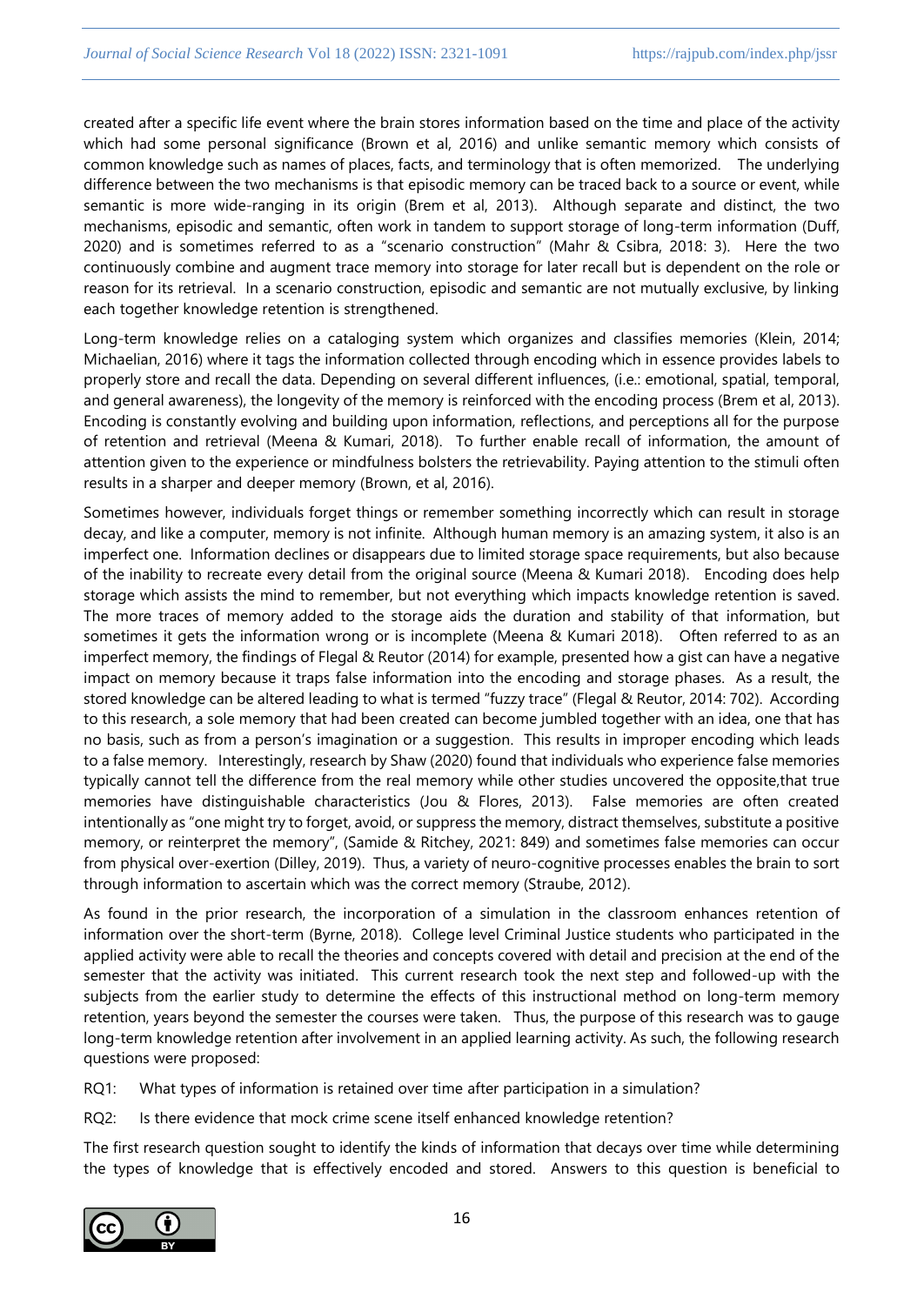instructors because it enables them to reach students who are having difficulty in retaining aspects of the domain knowledge by traditional methods of teaching including lecture, examinations, readings, and writing assignments. A multi-method approach to instruction is recommended to improve engagement and retention of theories and concepts, therefore the results of this research will strengthen the comprehension as an alternative manner to teaching. Question 2 sought to gauge how participation in the hands-on activity itself impacted learning. In other words, were the students able to trace back and determine how they secured that memory during the practicum?

### **MATERIALS AND METHODS**

This research reports on the long-term follow-up to a study which examined how crime scene simulations enhance knowledge retention of college students (Byrne, 2018). In the earlier research the sample population consisted of 50 criminal justice students who were enrolled at the State University of New York Farmingdale State College and were evaluated over the course of three years: 2016- 2018, after participation in a hands-on mock crime scene investigation. This practicum represented a culmination of 10 weeks of intensive study in forensic science. Each student assumed the role of an investigator at fictional crime scene, collected and recorded evidence, interviewed witnesses, identified a suspect, which concluded in a mock trial.

A random sample of three students from the prior study were selected with each representing a different year the course was taken between the same period: 2016-2018. All had received satisfactory grades in CRJ 201 Criminalistics, were not currently working in the field, did not take additional courses on this topic, nor had any involvement with crime scenes after completion of their forensic science course. This insured that their knowledge from class did not change over time and that their responses would be based primarily from their experience during the in-class simulation. Following the previous study methodology, this qualitative research also used a series of semi-structured interview questions which necessitated answers on foundational concepts, theories, and definitions of forensic science that were learned over the semester and applied during the mock crime scene.

Evaluation of the interviews was based on three primary questions involving several major areas pertaining to forensic science. To properly satisfy the inquiry a total of five criteria was used as a method to gauge comprehension and recall of a topic thus, a perfect score would entail answering all five parts of each question correctly. All three interview questions were then assessed based on a point scale of 0-3.5. to measure the level of competence in the area. Zero points indicated no recollection while steadily increasing to the top level of 3.0 points which represented full recall, (3.5 points went beyond the basics and added something not covered in class). Statements made by the participants were referenced to provide an illustration of their beliefs, experiences, and thought processes.

All data used for this research was de-identified, with no link to the subject's name or other identifying information to render the subjects anonymous. Approval from SUNY Farmingdale State College Institutional Review Board was first obtained before undertaking the Subject interviews. Using a form of content analysis, this study coded responses to uncover thoughts and characterizations to probe student insight and reveal underlying meanings in communication. This research also employed tenets of grounded theory to constantly review results, reshape the collection of data and to uncover deeper messages.

# **RESULTS AND DISCUSSION**

The results of this study were quite surprising as knowledge decay in the long-term was not severe. All the questions were met with quality responses, and nothing went unanswered. Only the domain specific technical name or subject matter terminology represented the greatest challenge to the Subjects. Furthermore, despite the duration of time since participation in the activity, the results were apparent, simulations enhanced longterm knowledge retention.

### Long-Term- Knowledge Retention: CSI Effect

The first interview question was based on a latent finding uncovered in the earlier study which invovled the phenonemon refered to as the 'CSI Effect', which essentially involves crime shows on television negatively influencing decisions of jury members in real life (Hayes & Levett, 2013; Houck, 2006; Kruse, 2010; Mancini, 2013;

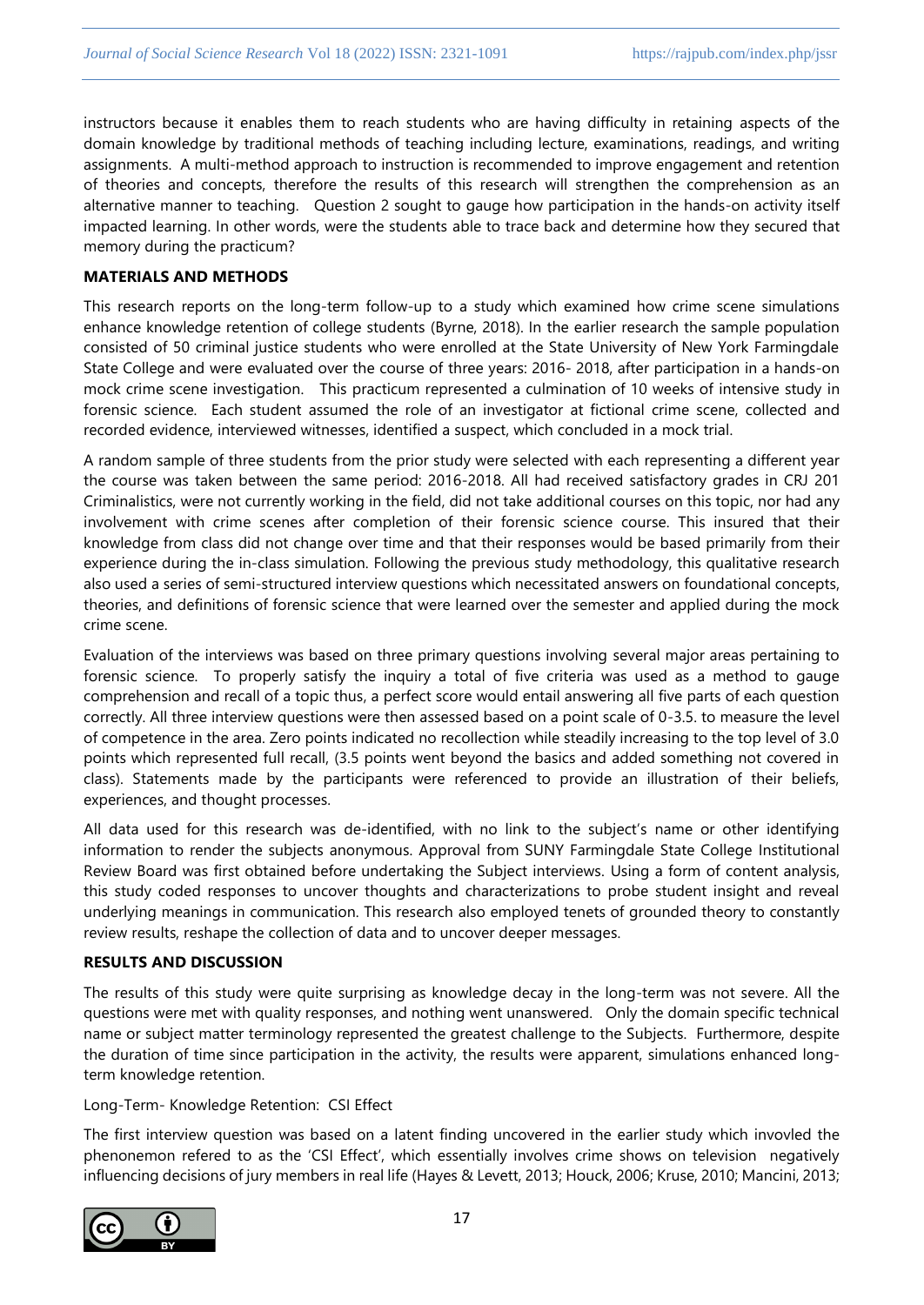and Shelton, 2008). More often than not, when presented with DNA or fingerprint evidence, research has found that jurors are more likely to convict a defendant (Ewanation et al, 2017). As forensic evidence becomes increasingly relied upon in criminal trials, no matter the format whether phyiscal or digital (Spotlight, 2018), jurors' decisions can be impacted by the media. A possible benefit of the CSI Effect include a smarter jury pool as these indviduals will have a better understanding of the differrent types of forensic evidence available and their complexities in collection and examination (Vicary & Zaikman, 2017).

In this research, results indicated that the phenomenon of the CSI Effect' had resonated and remained in the minds of the students as they were all still acutely aware of this problem as indicated in Fig 1. Each Subject recalled in great detail about the 'CSI Effect' including the defintion, the negative impact as well as demonstrating their knowledge of the topic. Based on their responses, all felt strongly about this issue. Subject#3 even communicated this theory to a friend; *"we were hanging out watching the news and my friend said that all criminal cases should require DNA tests, that's the only sure piece of evidence that a prosecutor would need to convict a person …I then said that you can still convict someone on evidence other than DNA, I'm still not sure if I got through!".*



**Figure 1: The CSI Effect and knowledge retention**

Only when it came to the identification of methods necessary to overcome it and the possible benefits of the CSI Effect did only one student Subject#2 did not fully remember every detail and realized it during questioning: *"I know it's important to overcome the problem of the CSI Effect and it does need to be dealt with to allow for a fair trial…but…I just can't remember how".* 

Two of the subjects showed excellent recall on this topic offered additional methods besides education in the court system thus earning the 3.5 rating; Subject#1 replied that *"high schools should include this in their curricula because unless you take Criminalistics in college let alone attend college, you'll miss out on this important issue"* while Subject#3 stated *"all the TV programs should have a disclaimer telling the viewer that this show is not a reflection on real life or something to that effect".* This demonstrated the ability recall the knowledge, utilize problem-solving, and critical thinking skills to develop a solution to the question.

All of the Subjects' sufficiently answered the question and demostrated a good recall of the major issues and definitions of the CSI Effect. One even remembered that this phenomenon played a role in the following mock trial part of the activity which evidences how episodic memory assumes a role in retention of knowledge. By mere participation in an event enabled the brain to effectively encode and store information for future retrieval (Mahr & Csibra, 2018). The student was able to trace back to their individual experience in the activity that occurred many years ago as to how they remembered the issue which enabled them to recall the answer to the question. The results indicate that the broad topic was effectively stored and it was only some of the domain terminology that experienced decay overtime.

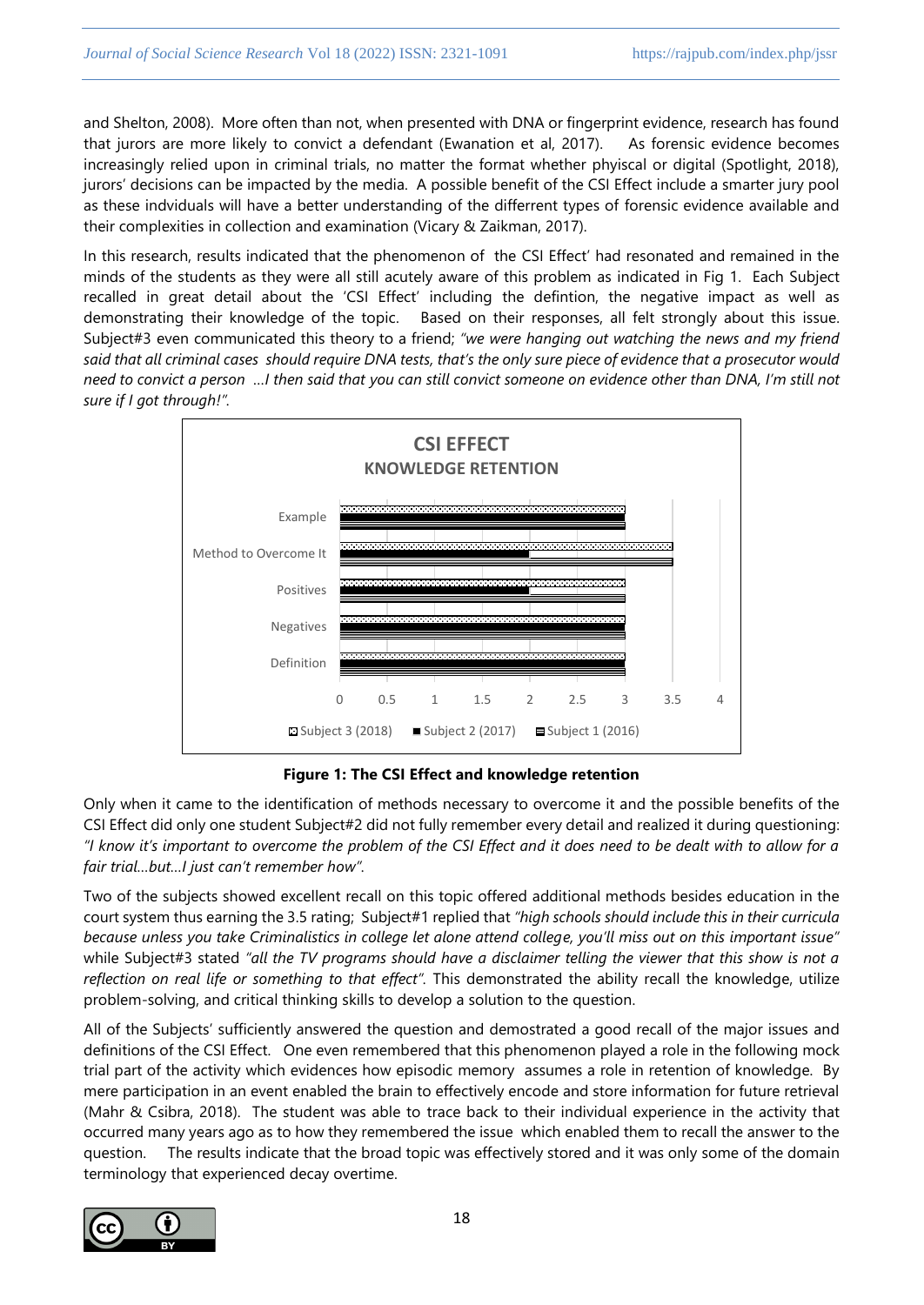#### Long-term Knowledge Retention: Witness Statements

The second interview question in this study focused on the importance of eliciting witness statements effectively. Many times, little physical evidence exists, and only witnesses can provide the information needed to get to the truth as to what occurred. Eliciting witness observations is of paramount importance however, the techniques that law enforcement officers employ requires a unique set of skills. Soukara (2020) found that police interviewing methods are vital to any investigation and should be utilized by a trained officer however, not every set of circumstances require the same exact procedure. The objective is to get a clear understanding of what was seen and to weed out inconsistent statements or efforts to undermine the inquiry. When the proper procedures are followed a quality law enforcement interview can take place and reduces the chances for deception (Vrij et al, 2007). The National Institute of Justice (NIJ, 2003) offers a free web-based training manual that provides techniques that law enforcement officers utilize to learn how to best manage witnesses to a crime. Five of the steps emphasized in this manual were highlighted in the classroom and tested during the crime scene simulation.

All of the respondents were confident in their answers and knew that interviews play an important role in criminal investigations, see Fig. 2 for an overview of their performance. For the most part, there was no knowledge degradation that occurred for two parts of the questions. Separating witnesses was agreed to be a critical step however, Subject#1 remembered the difficulty of taking-notes during the simulation years prior; "*Note-taking is crucial but be sure not to write down word-or-word what the person says because you will miss key items, as I found out the hard way during the crime scene, I missed so much information".* Episodic memory was crucial for knowledge recall as evidenced by the participant ability to trace back the memory to its original source during the simulation which occurred years before to answer the question.

Memory decay was apparent for Subject#3 regarding questioning and summarizing aspects of an investigative interview. The respondent was aware of the broader theories and concepts but could not recall specific definitions relating to unstructured and structured questions. This indicates that the semantic memory decayed the most as this was primarily based on general terminology memorized in class. All respondents also agreed on the importance of developing rapport to make the witness comfortable, but the specifics of how-to accomplish this was only recalled by two of the subjects; Subject#1 answered that "*a comfortable witness will talk, and you let them talk and tell their story",* which contrasts with Subject#2, stated incorrectly the answer because of an apparent fuzzy trace (Flegal & Reutor 2014) "I know you need to have rapport as a way to quickly record statements, I think…no, I'm sure that's what I did". Although the answer was erroneous, it also illustrated the findings of Shaw (2020) that the student was unaware of the problematic encoding which caused an alteration in the resulting false memory.

Obtaining witness contact information and providing the investigator's phone number if additional information comes to mind is another important step in conducting an effective interview. Subject #1 who represented the greatest number of years away from the simulation recalled with certainty: *"Actually I remember handing out my business cards to witnesses at my crime scene so they could call me if they need to add to their statements, and one called my cellphone!".* This is again in alignment with episodi**c** memory as the student was able to track back the source of the memory to the event. Overall, only Subject #3 obtained a perfect score as it related to interviewing. When asked the reason for the comprehensive knowledge of the subject, the response was, *"I paid special attention and studied hard for the mock crime scene because my goal is to become an FBI agent and interviewing skills are of paramount importance in achieving success in this career"* thus reinforcing the knowledge prior to the experience.

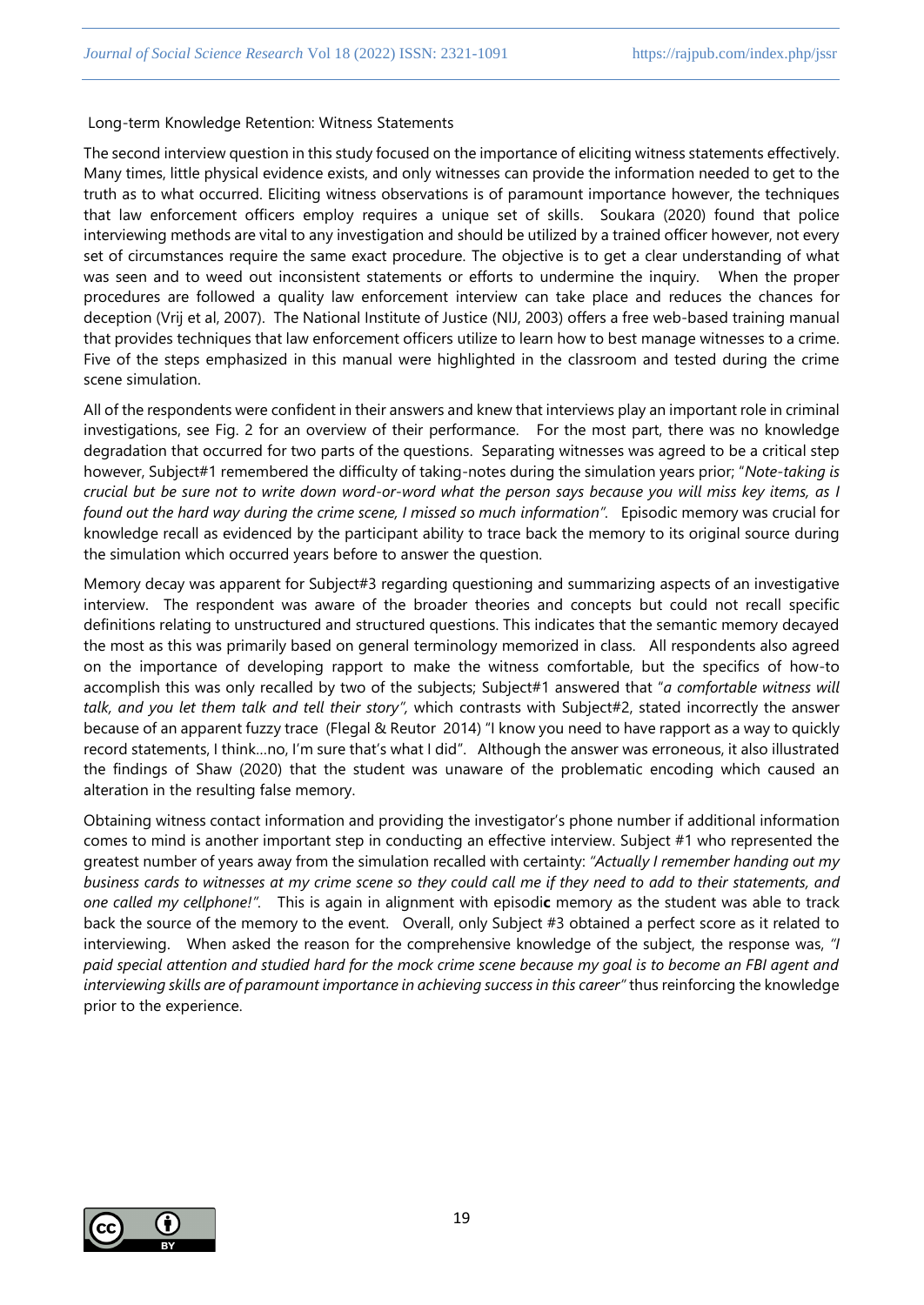

**Figure 2: The topic Witness Interviews and knowledge retention**

The results of this interview question indicates that long-term recall was sufficient, that the students remembered how vital witness interviews are to an investigation and the majority procedures involved to get the information sought. Semantic memory illustrated the most decay as the recalling of specific terminology declined over time. Furthermore, two students indicated how they precisely remembered certain experiences during the mock crime scene, which occurred years ago, this illustrated the episodic mechanism in improving long-term memory.

Long-Term- Knowledge Retention: Crime Scene Documentation

The final interview question of this study involved documenting the crime scene and its importance to the investigation. "Investigators have only a limited amount of time to work a crime site in its untouched state, the opportunity to permanently record the scene in its original state must not be lost. Such records not only will prove useful during the subsequent investigation but also are required for presentation at a trial" (Saferstein, 2018: 34).

Again, all the subjects were able to recall the major aspects of the topic including major theories surrounding the domain as Fig. 3 detailed. One of the methods to document a crime scene is via photography or videography as one participant accurately noted that photographs require different perspectives; *"I remember taking photos at the mock crime scene, first I took one of the entire area and then slowly got closer to each piece of evidence, down to the scale and marker"*. Episodic memory was responsible for this knowledge to be recalled because the student was able to identify the origin of the information at a particular point in time and recall how it was applied during the simulation. In alignment with semantic memory, the associated definitions were recalled as well. Both mechanisms, episodic and semantic in this instance, worked together and supported "scenario construction" as Mahr & Csibra, (2018) had found in their research on long-term memory. Subject#1 experienced the most knowledge decay as compared to the others, perhaps since the most time had passed. "Note taking is an important aspect, but since I wasn't responsible it my crime scene, I'm not well versed as to when *it should begin or end for that matter.* Episodic memory was instrumental for providing a source to the knowledge and more importantly for the inability to remember the general concept.

The decline in knowledge retention only occurred for the technical jargon which evidenced semantic decay that deteriorated over time. Interestingly, Subject#3, the most recent participant, could not specify the details of a proper sketch of the scene, except that it takes a birds-eye view while the most distant respondent, Subject#1, could recall many more details due to the episodic mechanism of long-term memory: *"I remember the sketch at my crime scene because we used it during the mock trial, it showed where the evidence was in relation to the victim, along with the investigator name and date".* Keeping a personnel log is another important aspect to documenting, with Subject#1 forgetting the basic procedures. A critical aspect of documenting the scene

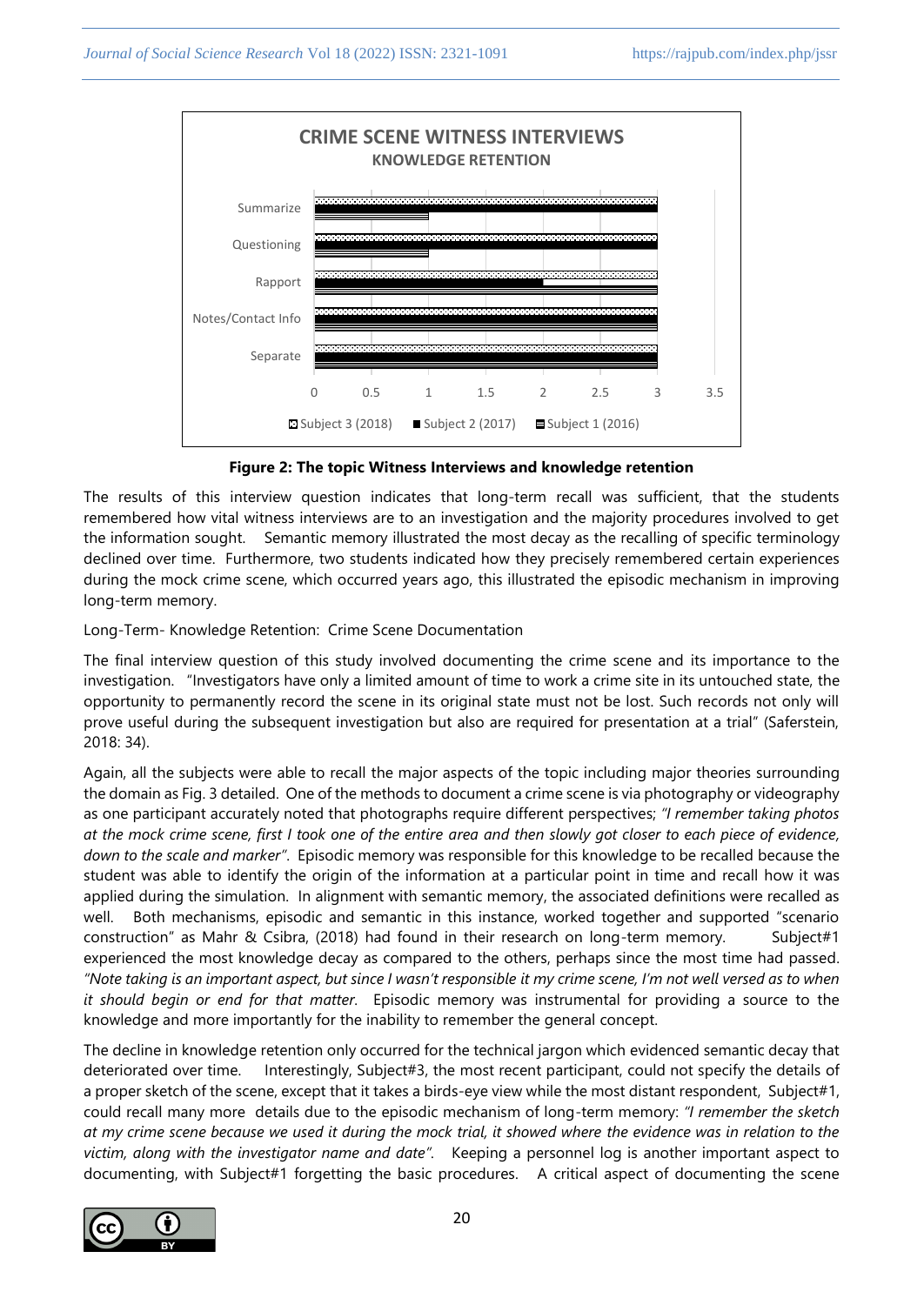revolved around report writing which is designed to summarize all specifics of the investigation. Subject #2 and #3, recalled the most perhaps due to being the more recent participants. One indicated that "*I really hated writing the report, everything had to match up, all the evidence markers in the sketch had to correspond to the photograph numbers and notes, it was a real pain to complete".* Although the process was disliked, it again illuminated the episodic memory mechanism as the participant knew how they remembered the information albeit in a negative manner. The broader topic areas were most recalled by all the participants and only the terminology experienced memory decay over the long-term.



**Figure 3: The topic Documentation and knowledge retention**

Overall, the results of the third interview question, like the other two suggest that the benefits of a simulation to long-term knowledge retention is a worthwhile endeavor. Memory decay was reflected in a decline in recalling specific terminology however, all comprehension of the course learning outcomes was sufficient.

### **CONCLUSION**

It is apparent that crime scene simulations offer an effective method to improve long-term knowledge retention at the college level. For the most part, an immersive applied learning pedagogy can offer a unique way to increase recall of a topic over the course of many years however, a simulation does not guarantee perfection. As seen in this study, all the participants interviewed did retain a solid comprehension of the coursework but there was also evidence of a decline in information retained that was not limited a specific time frame or one individual.

In response to Research Question 1; the types of information retained via the mock crime scene included the broader topics including the major theories and issues relevant to the discipline. The episodic memory was effectively reinforced by the simulation and the storage remained stable throughout the years. Moreover, the types of information lost included terminology specific to the domain however, not to a great degree. As such, sematic memory experienced the most decay as the participants were challenged by some of the definitions, terminology, and procedures. In Research Question 2, there was ample evidence that the simulation itself directly enhanced knowledge retention. Each of the participants in this research pinpointed to a specific experience during the mock crime scene that made them remember how they knew the answer. This is aligned with the episodic mechanism because a certain event triggered the memory. Overall, crime scene simulations are advantageous to the college level classroom as they enhance long-term memory and offer another valuable tool to the educator.

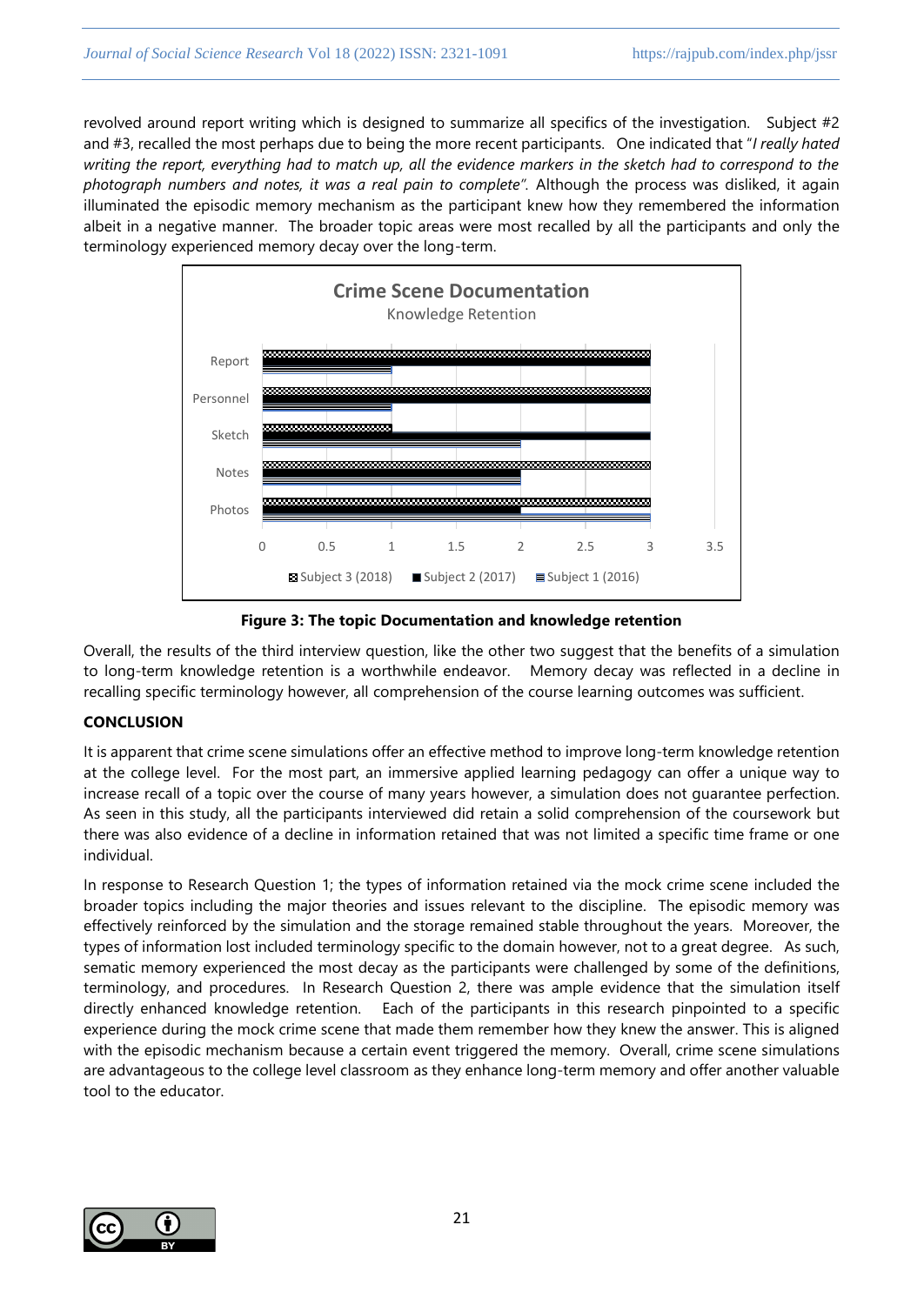The limitations will guide future research by seeking a larger sample of participants so the results can be generalized; additionally, a control group will be utilized and comprised of students who did not participate in the simulation to enable a comparison of knowledge retention from the different modes of instruction.

# **Conflicts of Interest**

There are no conflicts of interests.

### **Funding Statement**

There was no funding attained for this research.

### **Author Biography**

David S. Byrne, Ph.D. holds the rank of Adjunct Associate Professor at SUNY Farmingdale State College in Farmingdale, NY, USA and teaches courses in Criminalistics/Forensic Science, Computer Forensics, and Intelligence Operations. Dr. Byrne earned his Ph.D. from LIU Post, NY, USA in Information Science with a concentration in Criminal Justice Technologies. His research interests include the Applied Learning pedagogy and the incorporation of simulations to improve Criminal Justice education.

#### **References**

- 1. Ahmadov, A. (2011, July). When great minds don't think alike: Using mock trials in teaching political thought. *PS: Political Science and Politics* 44(3), 625-628.<https://www.jstor.org/stable/41319781>
- 2. Bonde, M.T., Makransky, G., Wandall, J., Larsen, M.V., Morsing, M., Jarmer, H., & Sommer, M.O.A. (2014, July). Improving biotech education through gamified laboratory simulations. *Nature Biotechnology*, 32(7), 694-697. doi: 10.1038/nbt.2955.
- 3. Brem, A.K., Ran, K., & Pascual-Leone, A. (2013). Learning and memory. *Handbook of Clinical Neurology* 116, 693-737. doi: 10.1016/B978-0-444-53497-2.00055-3
- 4. Brown, K.W., Goodman, R.J., Ryan, R.M., & Anaiayo, B. (2016, April 26). Mindfulness enhances episodic memory performance: Evidence from a multimethod investigation. *PLoS ONE* 11(4): e0153309. doi: 10.1371/journal.pone.0153309
- 5. Byrne, D.S. (2018). Enhancing information retention of forensic science students: Incorporating a simulated crime scene practicum in the college classroom. *Journal of Social Science Research* 13, 2935- 2945.<https://doi.org/10.24297/jssr.v13i0.8001>
- 6. Camina, E. & Guell, F. (2018, June 30). The neuroanatomical, neurophysiological and psychological basis of memory: Current models and their origins. *Frontiers in Pharmacology* 8(438). <https://doi.org/10.3389/fphar.2017.00438>
- 7. Caro, C.A. (2011). Predicting state police officer performance in the field training officer program: What can we learn from the cadet's performance in the training academy? *American Journal of Criminal Justice* 36, 357-370. doi: 10.1007/s12103-011-9122-6
- 8. Dilley, E. K., Zou, L., & Loprinzi, P. D. (2019). The effects of acute exercise intensity on episodic and false memory among young adult college students. *Health Promotion Perspectives* 9(2), 143-149. doi:http://dx.doi.org/10.15171/hpp.2019.20
- 9. Duff, M. C., Covington, N. V., Hilverman, C., & Cohen, N. J. (2020). Semantic memory and the hippocampus: Revisiting, reaffirming, and extending the reach of their critical relationship. *Frontiers in Human Neuroscience*, doi:http://dx.doi.org/10.3389/fnhum.2019.00471
- 10. Ewanation, L. A., Yamamoto, S., Monnink, J., & Maeder, E. M. (2017). Perceived realism and the CSI-effect. *Cogent Social Sciences* 3(1) doi:http://dx.doi.org/10.1080/23311886.2017.1294446
- 11. Greasley, A., & Smith, C. M. (2017). Using activity-based costing and simulation to reduce cost at a police communications centre. *Policing* 40(2), 426-441. doi:http://dx.doi.org/10.1108/PIJPSM-03-2016-0044

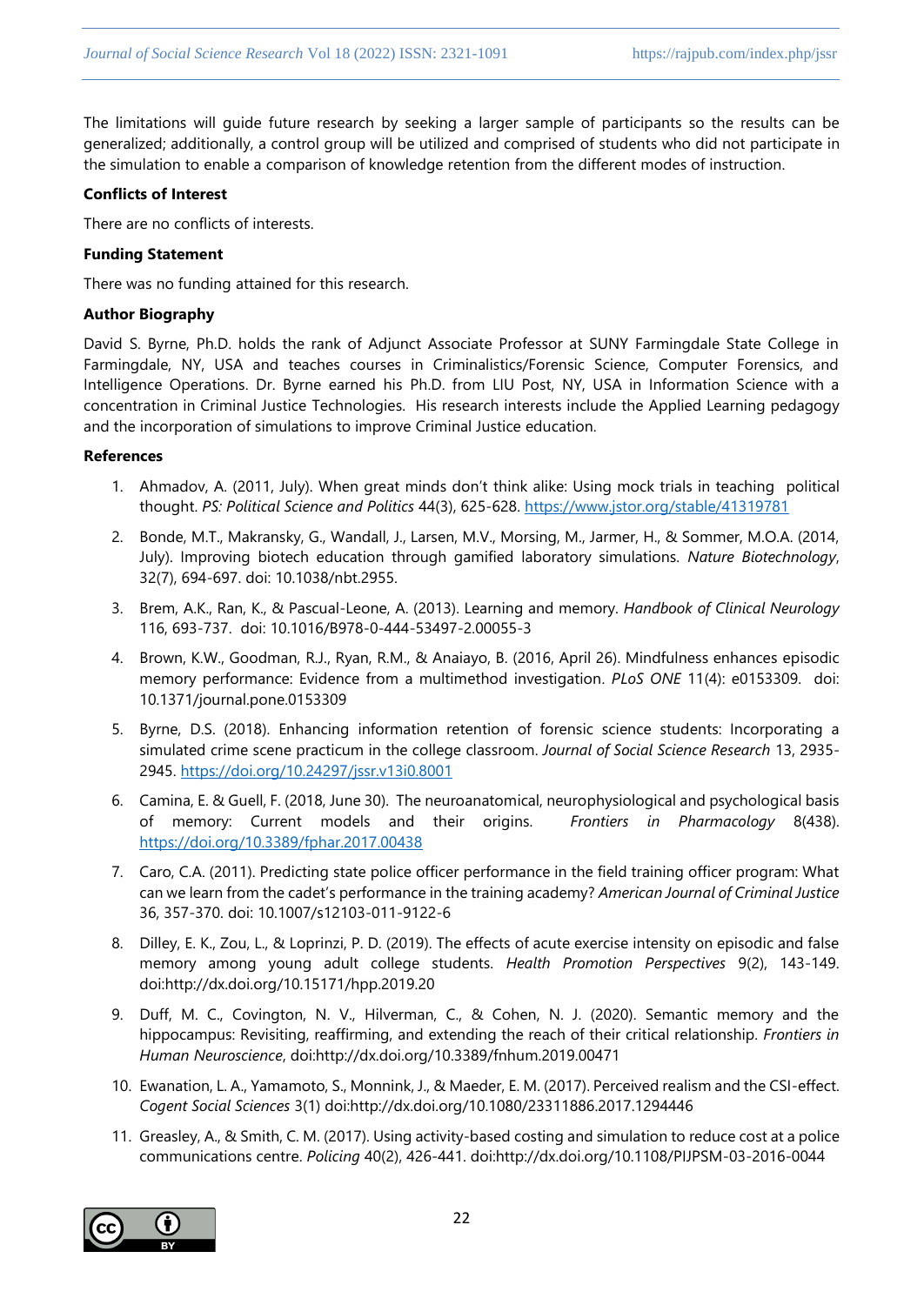- 12. Hayes, R. M., & Levett, L. M. (2013). Community members' perceptions of the CSI effect. *American Journal of Criminal Justice: AJCJ* 38(2), 216-235. doi:<http://dx.doi.org/10.1007/s12103-012-9166-2>
- 13. Houck, M.M. (2006, July). CSI: Realty. *Scientific American* 295(1), 84-89. doi:10.1038/scientificamerican0706-84
- 14. Jou, J., & Flores, S. (2013). How are false memories distinguishable from true memories in the deeseroediger-McDermott paradigm? A review of the findings. *Psychological Research* 77(6), 671-86. doi:http://dx.doi.org/10.1007/s00426-012-0472-6
- 15. Klein, S. B. (2014). Autonoesis and belief in a personal past: An evolutionary theory of memory indices. *Review of Philosophy and Psychology* 5, 417.
- 16. Kruse, C. (2010). Producing absolute truth: CSI science as truthful thinking. *American Anthropologist* 112(1), 79-91.
- 17. Kumbruck, C., & Schneider, M. J. (1999). Simulation studies: A new method of prospective technology assessment and design. *Quality of Life Research* 8(1-2), 161-70. doi:http://dx.doi.org/10.1023/A:1026442530663
- 18. Lysne, S.J. & Miller, B.G. ((2017). A comparison of long-term knowledge retention between two teaching approaches. *Journal of College Science Teaching* 46(6), 100-107.
- 19. Mahr, J.B., & Csibra, G. (2018). Why do we remember? The communicative function of episodic memory. *Behavioral and Brain Sciences*, 41, 1-63. doi: 10.1017/S0140525X17000012, e1
- 20. Mancini, D. E. (2013). The "CSI effect" in an actual juror sample: Why crime show genre may matter. North American Journal of Psychology, 15(3), 543-564. Retrieved from ProQuest database.
- 21. Michaelian, K. (2016). Confabulating, misremembering, relearning: The simulation theory of memory and unsuccessful remembering. *Frontiers in Psychology* 7, 1857. doi:10.3389/fpsyg.2016.01857
- 22. Miller, J.L., Rambeck, J.H. & Snyder, A. (2014, November/December). Improving emergency preparedness systems readiness through simulation and interprofessional education. *Public Health Reports* 129(4), 129-135.<https://www.jstor.org/stable/43775436>
- 23. Mugford, R., Corey, S., & Bennell, C. (2013, November 2). Improving police training from a cognitive load perspective. *Policing: An International Journal of Police Strategies & Management* 36(2), 312-337. doi: 10.1108/13639511311329723
- 24. Nepelski, M., & Struniawski, J. (2019). A simulator supporting the training of police officers who process traffic incident scenes. *Safety & Fire Technology* 54(2), 90-97. doi:http://dx.doi.org/10.12845/sft.54.2.2019.6
- 25. *NIJ*. (2003, September). Eye-witness evidence: A trainer's manual for law enforcement Sample lesson plan: Interviewing. *Section I &II: National Institute of Justice.* <https://www.ojp.gov/library/publications/eyewitness-evidence-trainers-manual-law-enforcement>
- 26. Saferstein, R. (2018). Criminalistics: An Introduction to Forensic Science, 12<sup>th</sup> Edition, Pearson, New York, NY.
- 27. Samide, R., & Ritchey, M. (2021). Reframing the past: Role of memory processes in emotion regulation. *Cognitive Therapy and Research* 45, 848–857. https://doi.org/10.1007/s10608-020-10166-5
- 28. Shelton, D.E. (2008, March 16). The 'CSI effect': Does it really exist? *National Institute of Justice*. <https://nij.ojp.gov/topics/articles/csi-effect-does-it-really-exist>
- 29. Silvia, C. (2012, Spring). The impact of simulations on higher-level learning. *Journal of Public Affairs Education* 18(2), 397-422. Retrieved from JSTOR database.
- 30. Smith, K., & Milne, B. (2018). Witness interview strategy for critical incidents (WISCI). *Journal of Forensic Practice* 20(4), 268-278. doi:http://dx.doi.org/10.1108/JFP-03-2018-0007